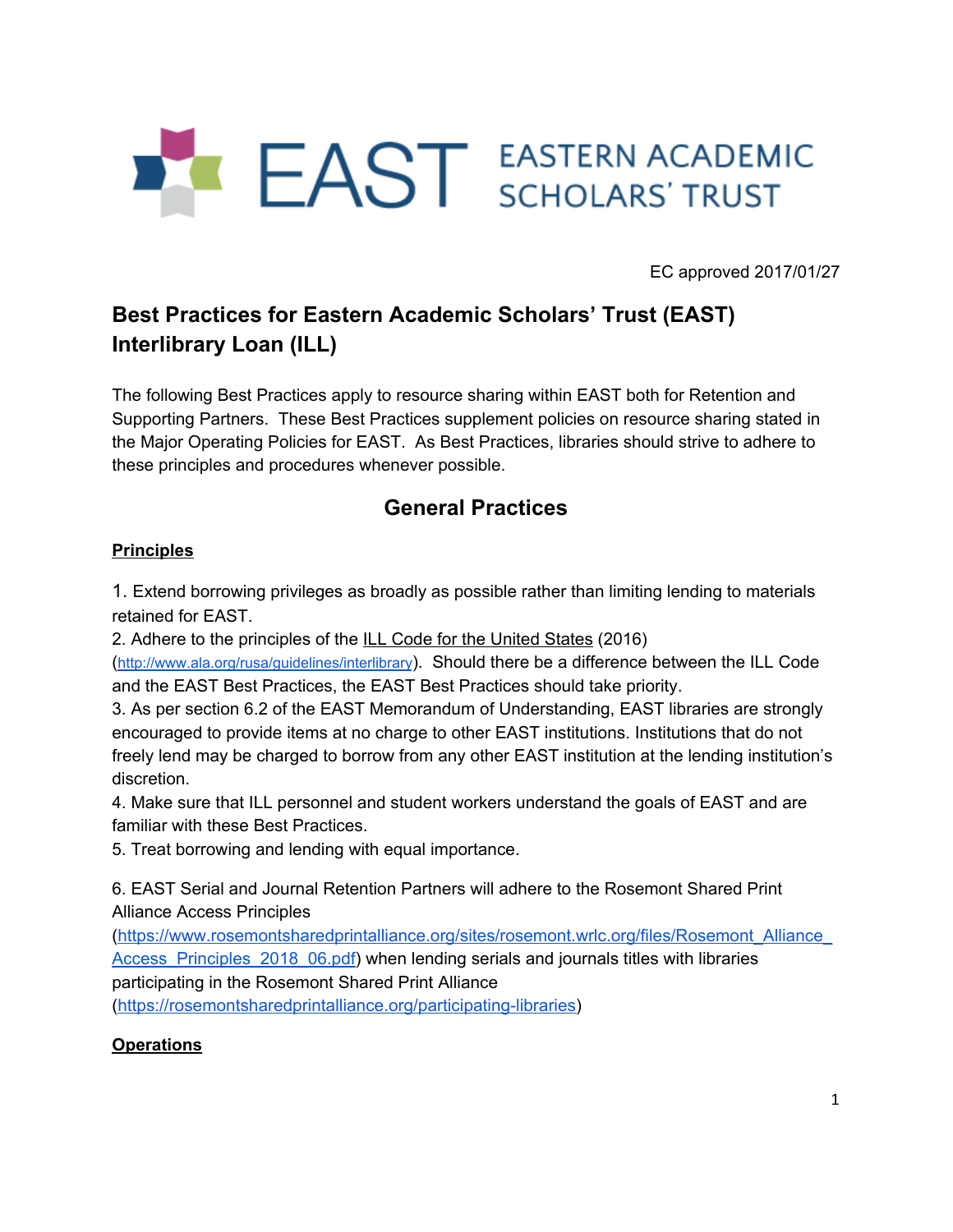1. Provide prompt service and shipping to other EAST institutions (preferably via courier service and with tracking at item level, when possible).

2. Include appropriate paperwork with all items.

3. Provide electronic delivery and receipt when possible.

4. Ship outgoing mail and open incoming mail daily (on business days).

5. Send items in packaging that is appropriate for the type of item being shipped and that will protect the item from being damaged or lost. Packaging supplies should reflect current best practices for shipping.

## **Operations for OCLC users**

1. Use an ILL system that interfaces with OCLC's WorldShare Interlibrary Loan.

2. Communicate via the ILL system whenever possible; use notes and special messages.

3. Monitor system alerts and respond in a timely fashion.

4. Set up a custom holdings group for EAST (can be added to direct request path). If any institutions choose to charge, individual libraries can modify or create separate custom holdings groups to distinguish between institutions with different policies.

5. Make sure your lending policies and contact information are up-to-date in the OCLC Policy Directory.

6. Put "EAST" in your OCLC Constant Data affiliation field.

# **Borrowing**

### **General**

1. Ensure that patrons placing requests are currently active at their respective institutions.

2. Do not borrow for reserves unless the lending institution agrees.

### **Principles for returnables**

1. Assume responsibility for borrowed items from the time they leave the lending institution until the time they arrive back at the lending institution.

2. Respect and abide by the lending institution's policies as noted on the paperwork and in the system. In particular, special shipping and usage instructions that were accepted under condition must be followed.

3. Return loaned items to the lending institution by the method requested and within a reasonable timeframe.

4. If an item cannot be renewed from the lending institution, but the patron still needs it, attempt to get the item from another lender before going back to the lending institution.

## **Operations for returnables**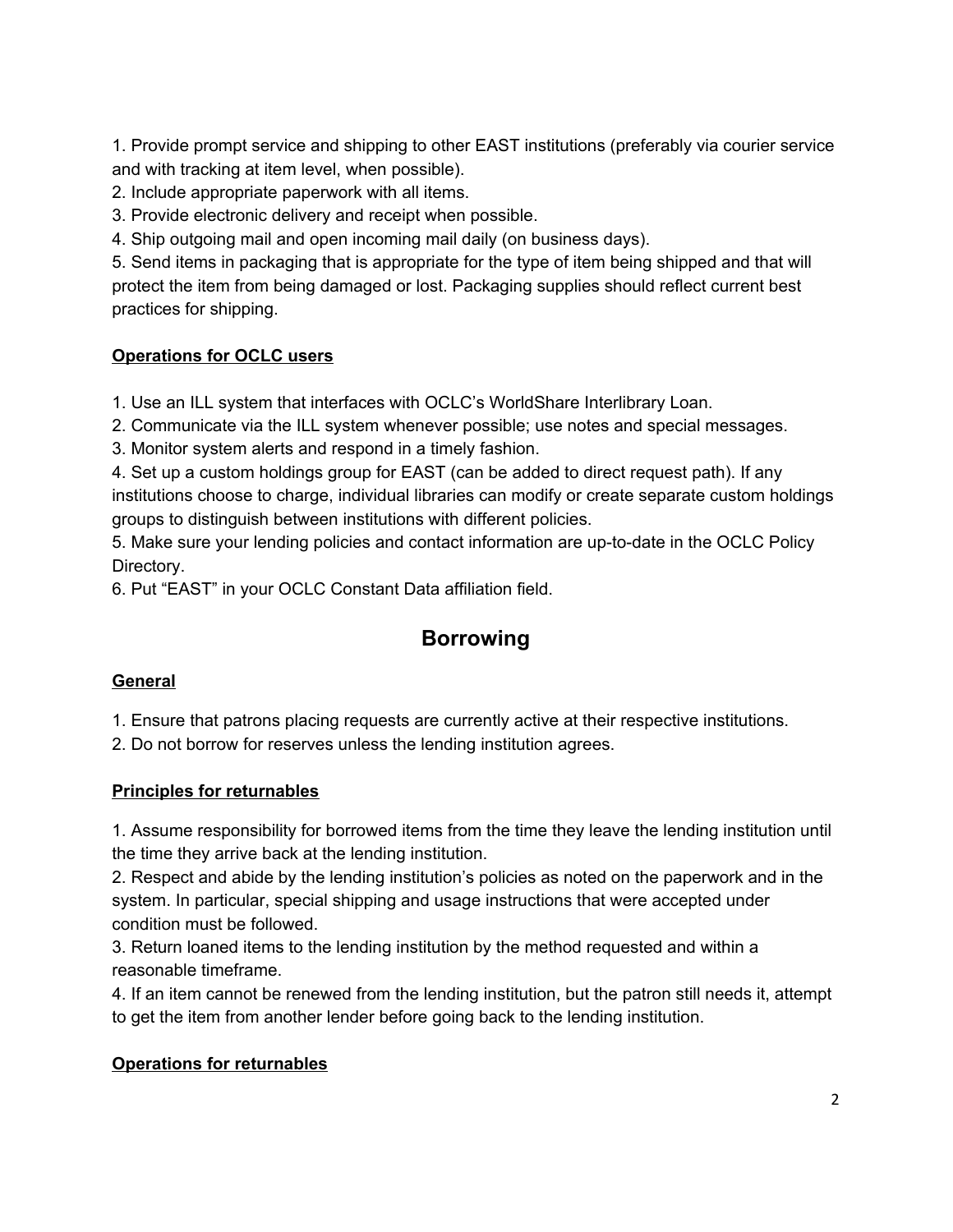1. Return paperwork with materials when included.

2. If returning items by mail, use the shipping label provided; if one is not provided, label packages clearly using the address provided by the lending institution.

3. Respond to overdues and recall messages in a timely fashion.

4. For OCLC customers, use OCLC for renewal requests; avoid phone calls.

# **Lending**

## **Operations for lending**

1. Use "Reasons for No" when you can't fill a request

2. Respond to all requests (filled and unfilled), questions, and conditionals within 1 business day (excluding weekends and holidays).

3. Process requests throughout the business day.

4. Communicate via the system whenever possible, but don't let a situation escalate for lack of communication; contact the other institution's ILL personnel directly when there is a major problem with an item.

5. Use "Conditional" in the following situations:

- More information needed.
- Additional time to fill needed.
- When changing request from a loan to copy or vice-versa.
- Before sending an item with restrictions, e.g. Library Use Only.
- When you have discovered that a citation is incorrect. This is particularly true when you have identified the correct item, but do not actually own it; the correct citation information should then be sent with the conditional (which cannot be done with cancellation messages).

### **Operations for lending (for OCLC users)**

1. Use the OCLC Policy Directory when you go to non-lending status.

2. If you choose to charge other EAST institutions, supply your fee information in the OCLC Policies Directory, and alert the EAST project team so that the other institutions can be notified.

### **Operations for lending - returnables**

1. Allow for an eight-week loan period and renew generously if possible.

- 2. Send items out with proper identification paperwork.
- 3. Recall only when necessary.

4. If an item that you have lent to another institution is lost or damaged, when possible, consider either receiving a replacement copy or working with the other library on an equitable and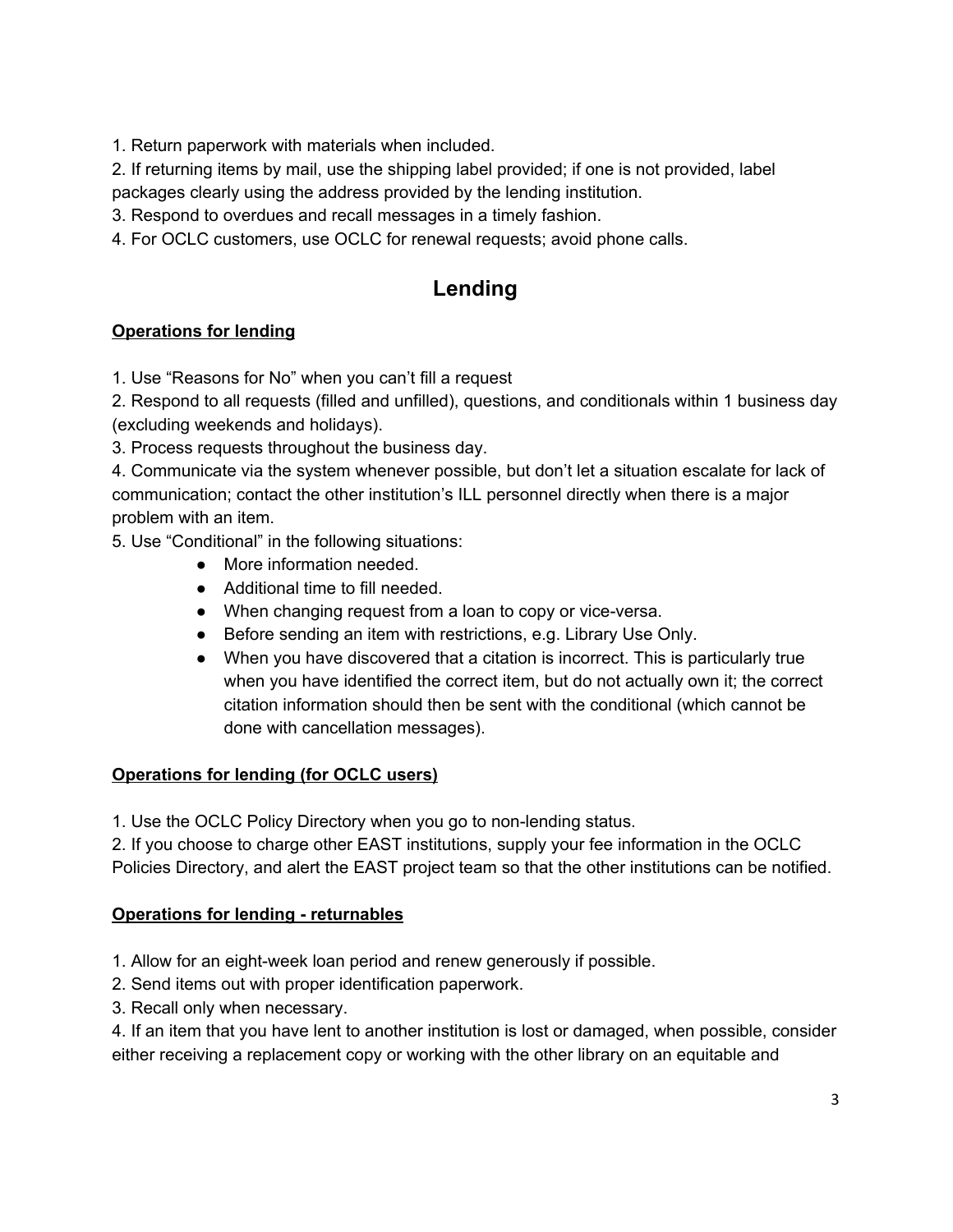agreeable solution. Refer to EAST's 'Operating Procedure for Replacing Lost or Damaged Items with Retention Commitments' when replacing a lost or damaged item with EAST retention commitments.

## **Operations for lending - non-returnables**

1. Use Odyssey to send when possible, and Article Exchange when not. Use email as a last resort.

2. Send Conditional before changing a loan request to an article request.

3. Respond to resend requests within one business day.

## **Digital files for non-returnables**

1. Supply searchable (i.e. OCR) documents or those which can be understood by screen readers whenever possible. If the borrower has asked for searchable pdf and this is not possible, send "Conditional" to indicate that this cannot be done.

2. Provide a native, digital PDF (preferably in color when appropriate) from an electronic journal when possible; scan from print only when you do not have an electronic copy of the same item. 3. Scan using a minimum document quality of 300 dpi; scan in color when requested. Consider scanning at a higher resolution when possible and when the borrower requests it or when it is appropriate for the article (e.g. articles with lots of pictures). However, also be mindful of file size.

4. Do not limit scans by number of pages unless copyright restrictions require it.

5. Scan with consistent page size and orientation, and single page to each scan.

6. Include all supplemental sections when present (e.g. footnotes, plates)

# **Works Cited**

The Boston Library Consortium (BLC) Resource Sharing Best Practices (revised November 2015 and fall 2016) were a model for contributors of the EAST ILL Best Practices. Many thanks to the authors of the BLC Best Practices!

Also consulted: [Information](https://docs.google.com/a/blc.org/viewer?a=v&pid=sites&srcid=YmxjLm9yZ3xlYXN0LWlsbC13b3JraW5nLWdyb3VwfGd4OjYxMGY0OWNkMzYyMzY2OWY) Delivery Services (IDS) Project Workflow Toolkit, [NExpress](http://nexpress.iii.com/screens/faqs.html) FAQs, MOU for Baltimore Regional Expedited [Interlibrary](https://docs.google.com/a/blc.org/viewer?a=v&pid=sites&srcid=YmxjLm9yZ3xlYXN0LWlsbC13b3JraW5nLWdyb3VwfGd4OjU3ZjhhNzc1MjA5OWJhNjU) Loan (BREILL) group, and [Consortial](https://docs.google.com/a/blc.org/viewer?a=v&pid=sites&srcid=YmxjLm9yZ3xlYXN0LWlsbC13b3JraW5nLWdyb3VwfGd4OjZjM2ZlZDZmMTdkZDM2YzA) [Agreement](https://docs.google.com/a/blc.org/viewer?a=v&pid=sites&srcid=YmxjLm9yZ3xlYXN0LWlsbC13b3JraW5nLWdyb3VwfGd4OjZjM2ZlZDZmMTdkZDM2YzA) for ILL for the University System of Maryland & Affiliated Institutions (USMAI)

## **Contributors**

The EAST ILL Working Group (Nicholas Triggs, David Perry, Gwen Verkuilen-Chevalier, Dzintra Lacis, Patrick Carr, Angie Batson, Samantha Lariviere, Rachel Manning, Erika McNeil, Ethan Powers, Sally Weed, Tom Zaharevich); and the EAST Executive Committee, Susan Stearns,